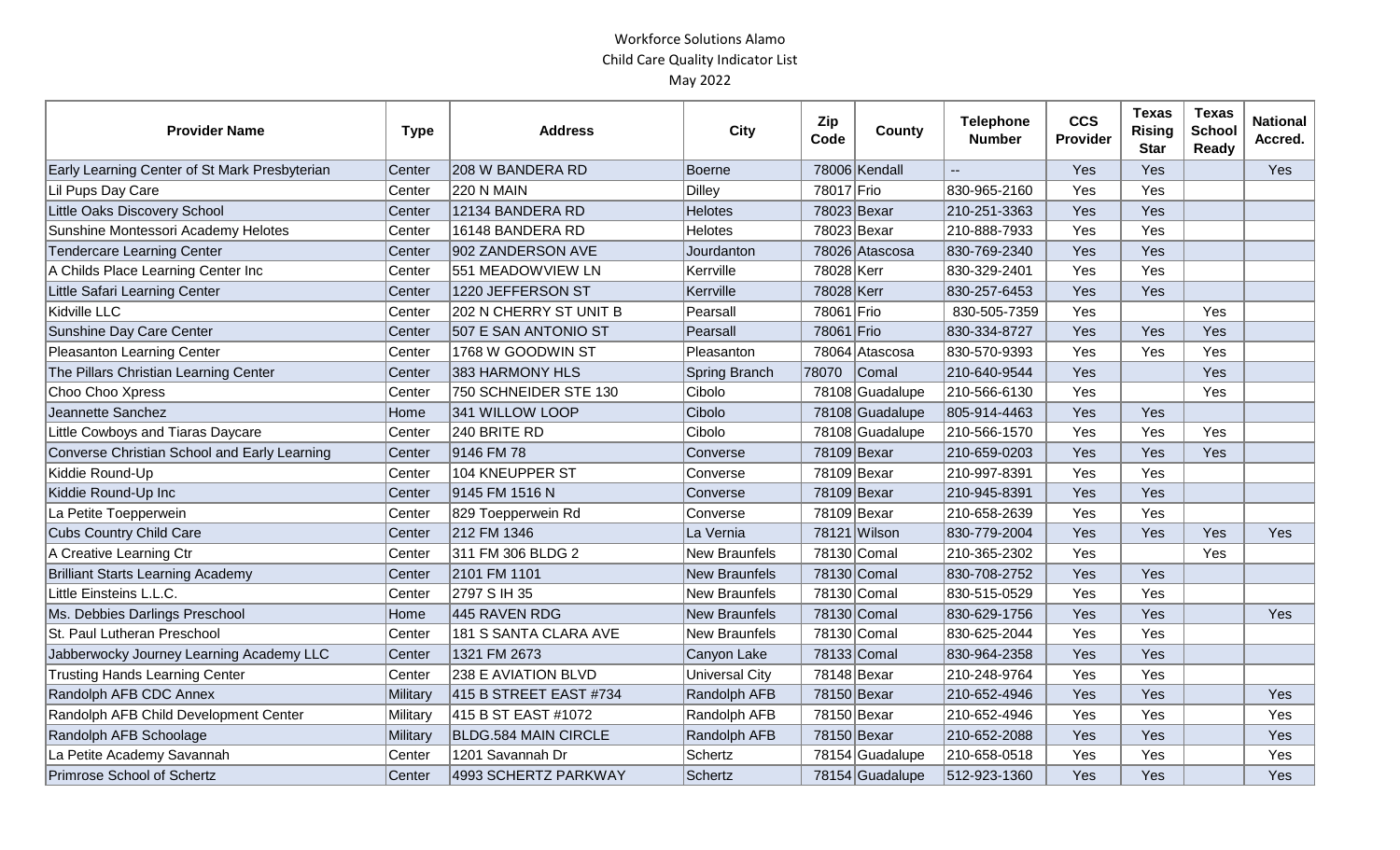| <b>Provider Name</b>                               | <b>Type</b> | <b>Address</b>          | City        | Zip<br>Code | County          | <b>Telephone</b><br><b>Number</b> | <b>CCS</b><br>Provider | <b>Texas</b><br><b>Rising</b><br><b>Star</b> | <b>Texas</b><br><b>School</b><br><b>Ready</b> | <b>National</b><br>Accred. |
|----------------------------------------------------|-------------|-------------------------|-------------|-------------|-----------------|-----------------------------------|------------------------|----------------------------------------------|-----------------------------------------------|----------------------------|
| Leap Ahead Learning                                | Center      | 607 JEFFERSON AVE       | Seguin      |             | 78155 Guadalupe | 830-379-5327                      | Yes                    | Yes                                          |                                               |                            |
| <b>ABC Daycare</b>                                 | Center      | 1810 THORAIN BLVD       | San Antonio |             | 78201 Bexar     | 210-303-7131                      | Yes                    |                                              | Yes                                           |                            |
| Over the Rainbow Christian Learning Center LLC     | Center      | 1222 FREDERICKSBURG RD  | San Antonio | 78201 Bexar |                 | 210-393-1271                      | Yes                    |                                              | Yes                                           |                            |
| <b>Ella Austin Child Center</b>                    | Center      | <b>1023 N PINE ST</b>   | San Antonio | 78202 Bexar |                 | 210-224-2351                      | Yes                    | Yes                                          |                                               |                            |
| <b>Healy Murphy Child Development</b>              | Center      | 611 CHESTNUT ST         | San Antonio |             | 78202 Bexar     | 210-224-9569                      | Yes                    | Yes                                          |                                               |                            |
| Miller Child Development Center                    | Center      | 102 S MEL WAITERS WAY   | San Antonio |             | 78203 Bexar     | 210-354-1400                      | Yes                    | Yes                                          |                                               |                            |
| St. Philips College Child Development Center       | Center      | 2207 WYOMING ST         | San Antonio | 78203 Bexar |                 | 210-486-2500                      | Yes                    | Yes                                          |                                               | Yes                        |
| <b>Green Acres Child Care Center</b>               | Center      | 1303 S MAIN AVE         | San Antonio | 78204 Bexar |                 | 210-378-2733                      | Yes                    |                                              | Yes                                           |                            |
| Central Christian Child Development Center         | Center      | 720 N MAIN AVE          | San Antonio | 78205 Bexar |                 | 210-226-9672                      | Yes                    |                                              | Yes                                           |                            |
| Avance Family Center Carmen P Cortez               | Center      | 1103 S SAN JACINTO ST   | San Antonio |             | 78207 Bexar     | 210-220-1788                      | Yes                    | Yes                                          |                                               |                            |
| House of Neighborly Service                        | Center      | <b>407 N CALAVERAS</b>  | San Antonio |             | 78207 Bexar     | 210-314-2926                      | Yes                    | Yes                                          |                                               |                            |
| Immaculate Conception Kindergarten                 | Center      | 2407 W TRAVIS ST        | San Antonio |             | 78207 Bexar     |                                   | Yes                    | Yes                                          | Yes                                           |                            |
| Inman Christian Center                             | Center      | 1214 COLIMA ST          | San Antonio | 78207 Bexar |                 | 210-222-9641                      | Yes                    | Yes                                          |                                               |                            |
| <b>SAISD Learning Center</b>                       | Center      | 623 S PECOS LA TRINIDAD | San Antonio |             | 78207 Bexar     | 210-438-6813                      | Yes                    | Yes                                          |                                               |                            |
| La Petite Academy West Sunset                      | Center      | 318 W SUNSET RD         | San Antonio | 78209 Bexar |                 | 210-824-1200                      | Yes                    | Yes                                          |                                               | Yes                        |
| Northwood Presbyterian Day School                  | Center      | 518 PIKE RD             | San Antonio |             | 78209 Bexar     | 210-826-5601                      | Yes                    | Yes                                          |                                               |                            |
| <b>Blessed Sacrament Academy Child Development</b> | Center      | 1135 MISSION RD         | San Antonio | 78210 Bexar |                 | 210-532-5363                      | Yes                    | Yes                                          |                                               |                            |
| <b>Highlands Learning Academy</b>                  | Center      | 3314 S GEVERS ST        | San Antonio | 78210 Bexar |                 | 210-723-6552                      | Yes                    | Yes                                          |                                               |                            |
| La Mision Child Care and Kid Kamp                  | Center      | 2211 S HACKBERRY        | San Antonio | 78210 Bexar |                 | 210-685-3332                      | Yes                    | Yes                                          |                                               |                            |
| Seton Home Child Development Center                | Center      | 1115 MISSION RD         | San Antonio | 78210 Bexar |                 |                                   | Yes                    | Yes                                          |                                               |                            |
| St. Pauls Lutheran Child Development Center        | Center      | 106 211 ROSEBOROUGH ST  | San Antonio | 78210 Bexar |                 | 210-534-8577                      | Yes                    | Yes                                          |                                               | Yes                        |
| Y Early Learning Center                            | Center      | 440 LABOR ST            | San Antonio | 78210 Bexar |                 | 210-924-2277                      | Yes                    | Yes                                          |                                               |                            |
| Avance HISD-School Based Family Program            | Center      | 934 FLANDERS AVE        | San Antonio | 78211 Bexar |                 | 210-977-1485                      | Yes                    | Yes                                          |                                               | Yes                        |
| <b>DePaul Childrens Center</b>                     | Center      | 3050 GOLDEN AVE         | San Antonio |             | 78211 Bexar     | 210-334-2311                      | Yes                    | Yes                                          | Yes                                           | Yes                        |
| DePaul-Wesley Head Start and Early Head Start      | Center      | 1418 FITCH ST           | San Antonio | 78211 Bexar |                 |                                   | Yes                    | Yes                                          | Yes                                           | Yes                        |
| Y Early Learning Center                            | Center      | 835 W SOUTHCROSS BLVD   | San Antonio | 78211 Bexar |                 | 210-924-2277                      | Yes                    | Yes                                          | Yes                                           |                            |
| <b>Brighton Center</b>                             | Center      | 265 E LULLWOOD AVE      | San Antonio | 78212 Bexar |                 | 210-826-4492                      | Yes                    | Yes                                          |                                               | Yes                        |
| Respite Care of San Antonio Incorported            | Center      | 303 W FRENCH PL         | San Antonio |             | 78212 Bexar     | 210-737-1212                      | Yes                    | Yes                                          | Yes                                           |                            |
| San Antonio College Early Childhood Ctr            | Center      | 210 W ASHBY PL          | San Antonio | 78212 Bexar |                 | 210-486-0530                      | Yes                    | Yes                                          |                                               | Yes                        |
| <b>Head Start Pilgrim School</b>                   | Center      | 500 PILGRIM DR          | San Antonio |             | 78213 Bexar     | 210-525-0350                      | Yes                    |                                              | Yes                                           | Yes                        |
| Joys of Heaven Child Care and Learning Center      | Center      | 610 AVALON ST           | San Antonio | 78213 Bexar |                 | 210-971-8601                      | Yes                    | Yes                                          |                                               |                            |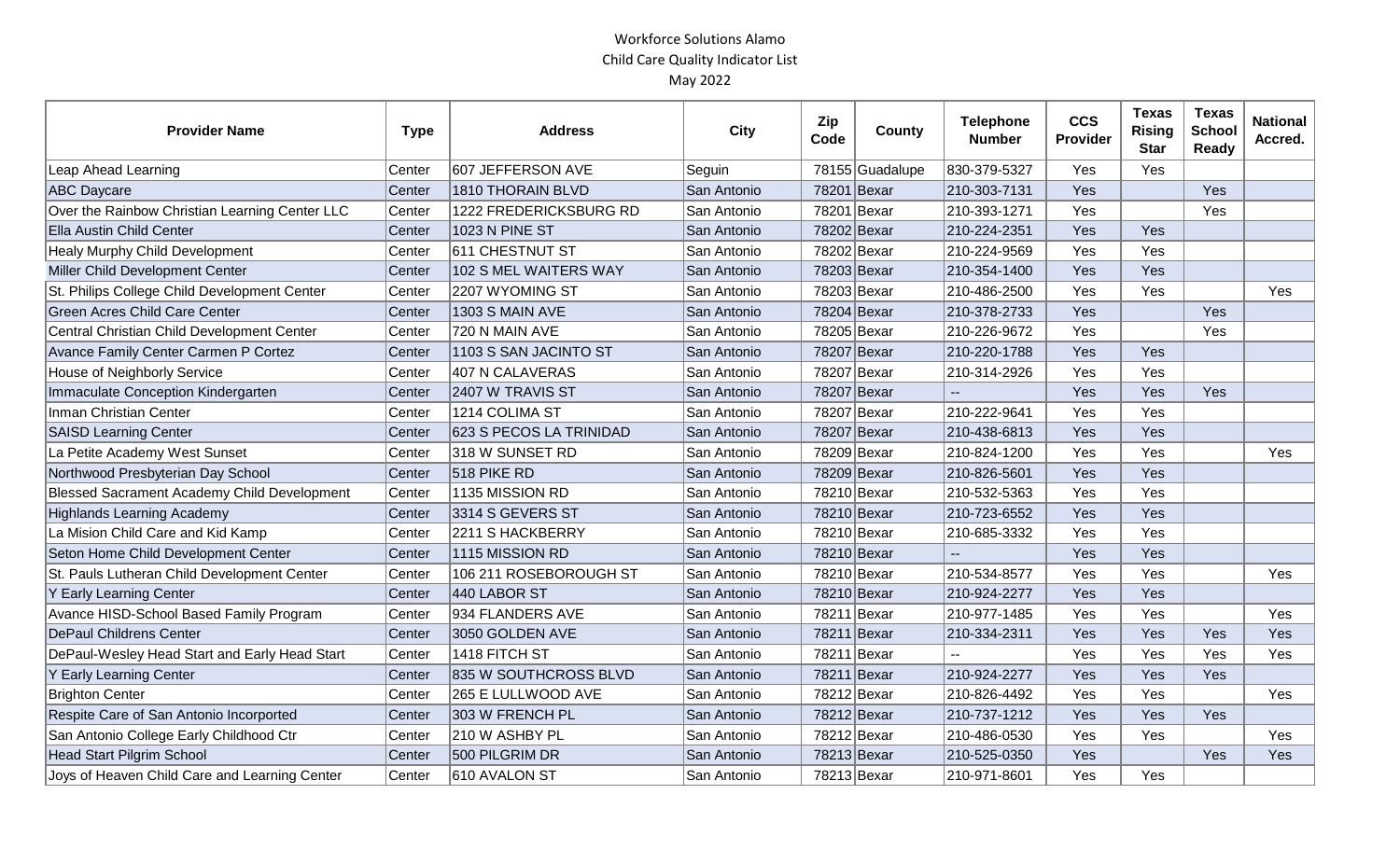| <b>Provider Name</b>                               | <b>Type</b> | <b>Address</b>                    | <b>City</b> | Zip<br>Code | County | <b>Telephone</b><br><b>Number</b> | <b>CCS</b><br>Provider | <b>Texas</b><br><b>Rising</b><br><b>Star</b> | <b>Texas</b><br><b>School</b><br><b>Ready</b> | <b>National</b><br>Accred. |
|----------------------------------------------------|-------------|-----------------------------------|-------------|-------------|--------|-----------------------------------|------------------------|----------------------------------------------|-----------------------------------------------|----------------------------|
| Imagination Child Development Center 1             | Center      | 10503 ROOSEVELT AVE               | San Antonio | 78214 Bexar |        | 210-409-1282                      | Yes                    | Yes                                          | Yes                                           |                            |
| <b>Premier Early Learning Center</b>               | Center      | 3450 ROOSEVELT AVE                | San Antonio | 78214 Bexar |        | 210-455-0078                      | Yes                    |                                              | Yes                                           |                            |
| Madison Square Child Development Center            | Center      | 319 CAMDEN ST                     | San Antonio | 78215 Bexar |        | 210-226-1920                      | Yes                    | Yes                                          |                                               |                            |
| <b>Blessed Sacrament Parish Daycare</b>            | Center      | 102 Sharon DR                     | San Antonio | 78216 Bexar |        | 210-824-1392                      | Yes                    | Yes                                          | Yes                                           |                            |
| La Petite Academy Inc.                             | Center      | 1107 W BITTERS RD                 | San Antonio | 78216 Bexar |        | 210-496-3779                      | Yes                    | Yes                                          |                                               | Yes                        |
| Parliament KinderCare                              | Center      | 11814 PARLIAMENT ST               | San Antonio | 78216 Bexar |        |                                   | Yes                    | Yes                                          |                                               | Yes                        |
| <b>Brighton Center</b>                             | Center      | 14207 Higgins Rd                  | San Antonio | 78217 Bexar |        | 210-826-4492                      | Yes                    | Yes                                          |                                               | Yes                        |
| Nacogdoches KinderCare                             | Center      | 13030 Nacogdoches Rd              | San Antonio | 78217 Bexar |        | 210-653-5991                      | Yes                    | Yes                                          |                                               | Yes                        |
| <b>Stephanies Angels</b>                           | Center      | 1411 UPLAND RD STE 2              | San Antonio | 78219 Bexar |        | 210-333-8700                      | Yes                    | Yes                                          |                                               |                            |
| Books & Bibs Childcare and Learning                | Center      | 3030 E COMMERCE ST                | San Antonio | 78220 Bexar |        | 210-437-2288                      | Yes                    | Yes                                          |                                               |                            |
| Technology Innovative for Todays Youth Inc dba Ema | Center      | 903 S WW WHITE RD                 | San Antonio | 78220 Bexar |        | 210-333-0166                      | Yes                    |                                              | Yes                                           |                            |
| Creative Little Minds                              | Center      | 2606 Commercial Ave               | San Antonio | 78221 Bexar |        | 210-927-5799                      | Yes                    | Yes                                          |                                               |                            |
| Guardian Angel Child Development Center            | Center      | 1630 PLEASANTON RD                | San Antonio | 78221 Bexar |        | 210-921-0770                      | Yes                    | Yes                                          |                                               |                            |
| La Petite Academy Rayburn                          | Center      | 700 RAYBURN DR                    | San Antonio | 78221 Bexar |        | 210-296-4114                      | Yes                    | Yes                                          |                                               | Yes                        |
| Hands n Hands Childcare and Learning Center        | Center      | 875 HOT WELLS BLVD                | San Antonio | 78223 Bexar |        | 210-723-6552                      | Yes                    |                                              | Yes                                           |                            |
| Ray Ellison Family Center                          | Center      | 1400 Villaret W Palo Alto College | San Antonio | 78224 Bexar |        | 210-486-3505                      | Yes                    | Yes                                          |                                               | Yes                        |
| <b>Kelly Field CDC</b>                             | Military    | 3002 GENERAL HUDNELL              | San Antonio | 78226 Bexar |        | 210-925-5747                      | Yes                    | Yes                                          |                                               | Yes                        |
| <b>Head Start Mary Hull Elementary</b>             | Center      | 7320 REMUDA DR                    | San Antonio | 78227 Bexar |        | 210-397-0950                      | Yes                    |                                              | Yes                                           |                            |
| La Petite Academy Marbach                          | Center      | 8796 MARBACH RD                   | San Antonio | 78227 Bexar |        | 210-674-1323                      | Yes                    | Yes                                          |                                               | Yes                        |
| Life Church Child Development Center               | Center      | 4424 SW LOOP 410                  | San Antonio | 78227 Bexar |        | 210-674-6784                      | Yes                    | Yes                                          | Yes                                           |                            |
| Marbach Christian Church DCC                       | Center      | 8023 Marbach Rd                   | San Antonio | 78227 Bexar |        | 210-673-4537                      | Yes                    | Yes                                          | Yes                                           |                            |
| A Accredited Learning Center                       | Home        | 5023 IVANHOE ST                   | San Antonio | 78228 Bexar |        | 210-689-5224                      | Yes                    | Yes                                          |                                               | Yes                        |
| <b>Yogiland Too Learning Center</b>                | Center      | 2102 BANDERA RD                   | San Antonio | 78228 Bexar |        | 210-432-0253                      | Yes                    | Yes                                          |                                               |                            |
| Country Home Learning Center 6 LTD                 | Center      | 8155 FREDERICKSBURG RD            | San Antonio | 78229 Bexar |        | 210-692-0264                      | Yes                    | Yes                                          | Yes                                           | Yes                        |
| Colonial Hills Methodist Church Day Care           | Center      | 5247 VANCE JACKSON RD             | San Antonio | 78230 Bexar |        | 210-349-9583                      | Yes                    | Yes                                          |                                               |                            |
| Luv N Care Child Development Center                | Center      | 13211 HUEBNER RD                  | San Antonio | 78230 Bexar |        | 210-696-5677                      | Yes                    | Yes                                          |                                               |                            |
| <b>Mossrock KinderCare</b>                         | Center      | 2711 Mossrock                     | San Antonio | 78230 Bexar |        | 210-341-1447                      | Yes                    | Yes                                          |                                               | Yes                        |
| Country Home Learning Center 1 LTD.                | Center      | 13315 NW MILITARY HWY             | San Antonio | 78231 Bexar |        | 210-492-3731                      | Yes                    | Yes                                          | Yes                                           | Yes                        |
| Country Home Learning Center 2 LTD                 | Center      | 104 Galleria Fair                 | San Antonio | 78232 Bexar |        | 210-496-6718                      | Yes                    | Yes                                          | Yes                                           | Yes                        |
| <b>Heimer KinderCare</b>                           | Center      | 14230 CROSS CYN                   | San Antonio | 78232 Bexar |        | 210-490-0187                      | Yes                    | Yes                                          |                                               | Yes                        |
| Luv-n-Care No. 3                                   | Center      | 16081 Henderson Pass              | San Antonio | 78232 Bexar |        | 210-496-0789                      | Yes                    | Yes                                          |                                               |                            |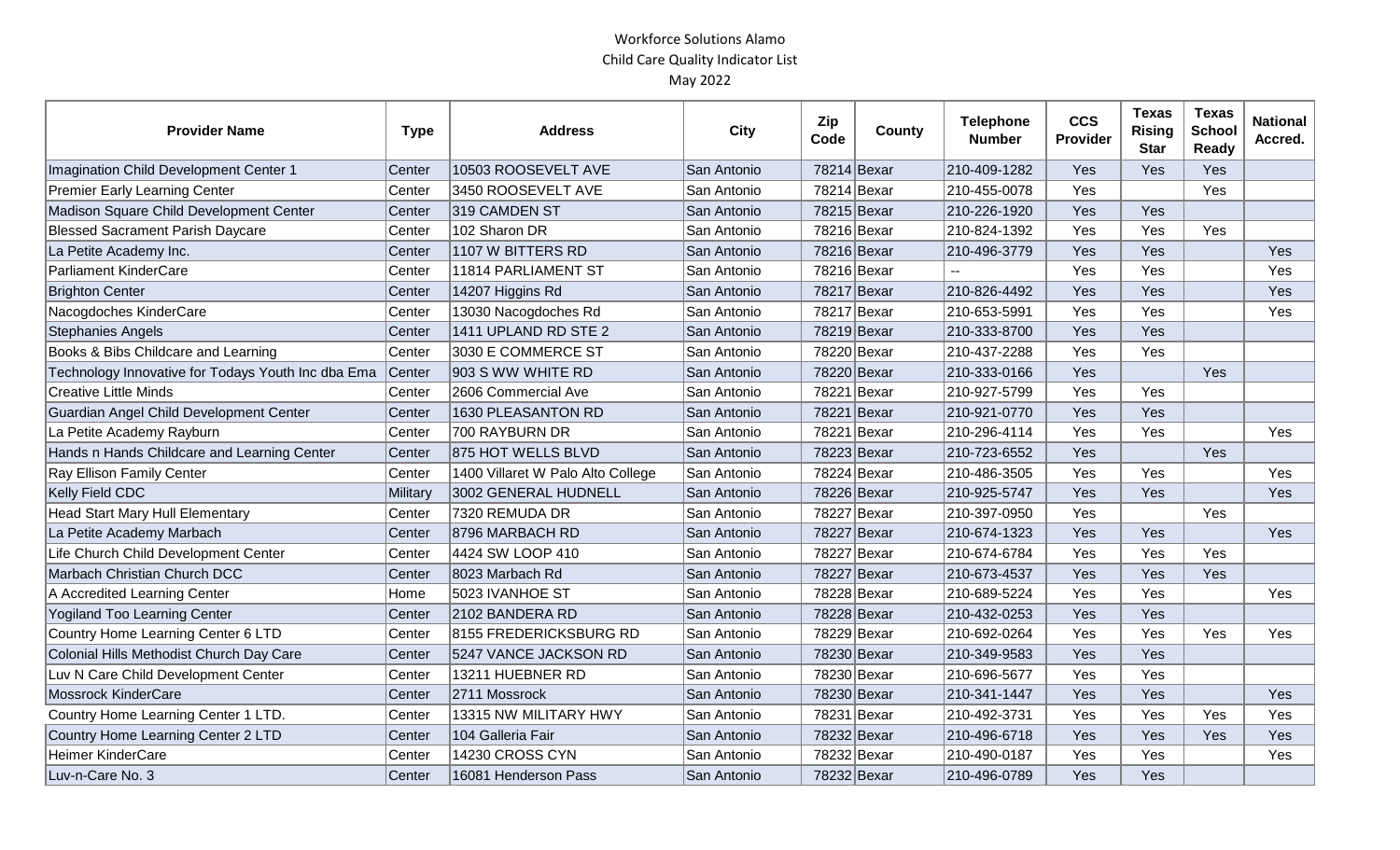| <b>Provider Name</b>                     | <b>Type</b> | <b>Address</b>           | <b>City</b>         | Zip<br>Code | County      | <b>Telephone</b><br><b>Number</b> | <b>CCS</b><br>Provider | <b>Texas</b><br><b>Rising</b><br><b>Star</b> | <b>Texas</b><br><b>School</b><br>Ready | <b>National</b><br>Accred. |
|------------------------------------------|-------------|--------------------------|---------------------|-------------|-------------|-----------------------------------|------------------------|----------------------------------------------|----------------------------------------|----------------------------|
| Country Home Learning Center 5 LTD       | Center      | 11909 TOEPPERWEIN RD     | Live Oak            |             | 78233 Bexar | 210-650-3115                      | Yes                    | Yes                                          |                                        | Yes                        |
| Early Ivy Education - Live Oak           | Center      | 13134 INDEPENDENCE AVE   | San Antonio         | 78233       | Bexar       | 210-654-5500                      | Yes                    |                                              | Yes                                    |                            |
| Live Oak Head Start                      | Center      | 8001 VILLAGE OAK DR      | Live Oak            |             | 78233 Bexar | 210-599-6438                      | Yes                    |                                              | Yes                                    | Yes                        |
| Toepperwein Road KinderCare              | Center      | 11501 TOEPPERWEIN RD     | Live Oak            |             | 78233 Bexar | 210-653-8255                      | Yes                    | Yes                                          |                                        | Yes                        |
| Fort Sam Houston Child Development       | Military    | 2530 FUNSTON RD          | Ft Sam Houston      |             | 78234 Bexar | 210-221-5002                      | Yes                    | Yes                                          |                                        | Yes                        |
| <b>Gateway Child Development Center</b>  | Military    | 1555 HOLLOMAN AV #3220   | <b>Lackland AFB</b> |             | 78236 Bexar | 210-671-1040                      | Yes                    | Yes                                          |                                        | Yes                        |
| Lackland AFB Child Development           | Military    | 2310 KENLY STREET        | <b>Lackland AFB</b> |             | 78236 Bexar | 210-671-3168                      | Yes                    | Yes                                          |                                        | Yes                        |
| Lackland AFB School Age Care             | Military    | 2361 SELFRIDGE           | <b>Lackland AFB</b> |             | 78236 Bexar | 210-671-2510                      | Yes                    | Yes                                          |                                        | Yes                        |
| Madonna Center                           | Center      | 1906 CASTROVILLE RD      | San Antonio         |             | 78237 Bexar |                                   | Yes                    | Yes                                          |                                        |                            |
| YWCA Olga H. Madrid Center               | Center      | 503 CASTROVILLE RD       | San Antonio         |             | 78237 Bexar | 210-433-9922                      | Yes                    | Yes                                          |                                        |                            |
| A Place For Kids Luth Ch Of Re           | Center      | 6011 GRISSOM RD          | San Antonio         |             | 78238 Bexar | 210-680-5474                      | Yes                    | Yes                                          | Yes                                    |                            |
| A-2-Z Learning Center 3                  | Center      | 5943 CULEBRA RD          | San Antonio         | 78238       | Bexar       | 210-520-5882                      | Yes                    |                                              | Yes                                    |                            |
| Country Home Learning Center 3 LTD.      | Center      | 6750 POSS RD             | San Antonio         |             | 78238 Bexar | 210-680-2997                      | Yes                    | Yes                                          |                                        | Yes                        |
| Driggers Child Development Center        | Center      | 6901 Shadow Mist         | San Antonio         |             | 78238 Bexar | 210-397-8111                      | Yes                    |                                              | Yes                                    |                            |
| Kid Care Learning Center                 | Center      | 6237 EVERS RD            | San Antonio         |             | 78238 Bexar | 210-265-5059                      | Yes                    | Yes                                          |                                        |                            |
| Luv-n-Care No 2                          | Center      | 6509 Grissom Rd          | San Antonio         |             | 78238 Bexar | 210-681-4228                      | Yes                    | Yes                                          |                                        |                            |
| Celia Castillo                           | Home        | 6016 WINDBLUFF DR        | Windcrest           |             | 78239 Bexar | 210-654-8433                      | Yes                    | Yes                                          |                                        |                            |
| Kids Campus Child Care                   | Center      | 7271 WURZBACH RD STE 125 | San Antonio         |             | 78240 Bexar | 210-692-9224                      | Yes                    | Yes                                          |                                        |                            |
| La Petite Academy Eckhert                | Center      | 5718 ECKHERT RD          | San Antonio         |             | 78240 Bexar | 210-558-7244                      | Yes                    | Yes                                          |                                        |                            |
| La Petite Academy Wurzbach               | Center      | 6522 WURZBACH RD         | San Antonio         |             | 78240 Bexar | 210-684-5088                      | Yes                    | Yes                                          |                                        | Yes                        |
| Little Treehouse Early Learning Center 4 | Center      | 5440 BABCOCK RD STE 100  | San Antonio         |             | 78240 Bexar | 520-603-5299                      | Yes                    |                                              | Yes                                    |                            |
| Mi Casa Center                           | Center      | 8601 CINNAMON CREEK DR   | San Antonio         |             | 78240 Bexar | 210-561-7660                      | Yes                    | Yes                                          |                                        |                            |
| My Little College 2                      | Center      | 8600 WURZBACH RD STE 602 | San Antonio         | 78240       | Bexar       | 956-324-4623                      | Yes                    |                                              | Yes                                    |                            |
| Sunshine Montessori Academy              | Center      | 5520 ECKHERT RD          | San Antonio         |             | 78240 Bexar | 210-690-5050                      | Yes                    | Yes                                          |                                        |                            |
| The Childrens Garden A Place To Bloom    | Center      | 5965 BABCOCK RD          | San Antonio         |             | 78240 Bexar | 210-690-2828                      | Yes                    |                                              | Yes                                    |                            |
| Imagination Child Development Center 2   | Center      | 5851 WAR CLOUD DR        | San Antonio         |             | 78242 Bexar | 210-287-2177                      | Yes                    |                                              | Yes                                    |                            |
| Kids Are Angels Learning Center          | Center      | 342 WHITEWOOD ST         | San Antonio         |             | 78242 Bexar | 210-570-5437                      | Yes                    | Yes                                          |                                        |                            |
| La Petite Academy Beech Trail            | Center      | 6865 Beech Trail Dr      | San Antonio         |             | 78244 Bexar | 210-661-9718                      | Yes                    |                                              |                                        | Yes                        |
| Lord Of Life Luth Ctr For C D            | Center      | 5955 F M RD 78           | San Antonio         |             | 78244 Bexar | 210-661-6556                      | Yes                    | Yes                                          |                                        |                            |
| Citi Family Center                       | Center      | 100 CITIBANK DR BLDG 4   | San Antonio         |             | 78245 Bexar | 210-677-1543                      | Yes                    | Yes                                          |                                        |                            |
| La Petite Academy Emerald Glade          | Center      | 111 Emerald Glade        | San Antonio         |             | 78245 Bexar | 210-647-1409                      | Yes                    | Yes                                          |                                        | Yes                        |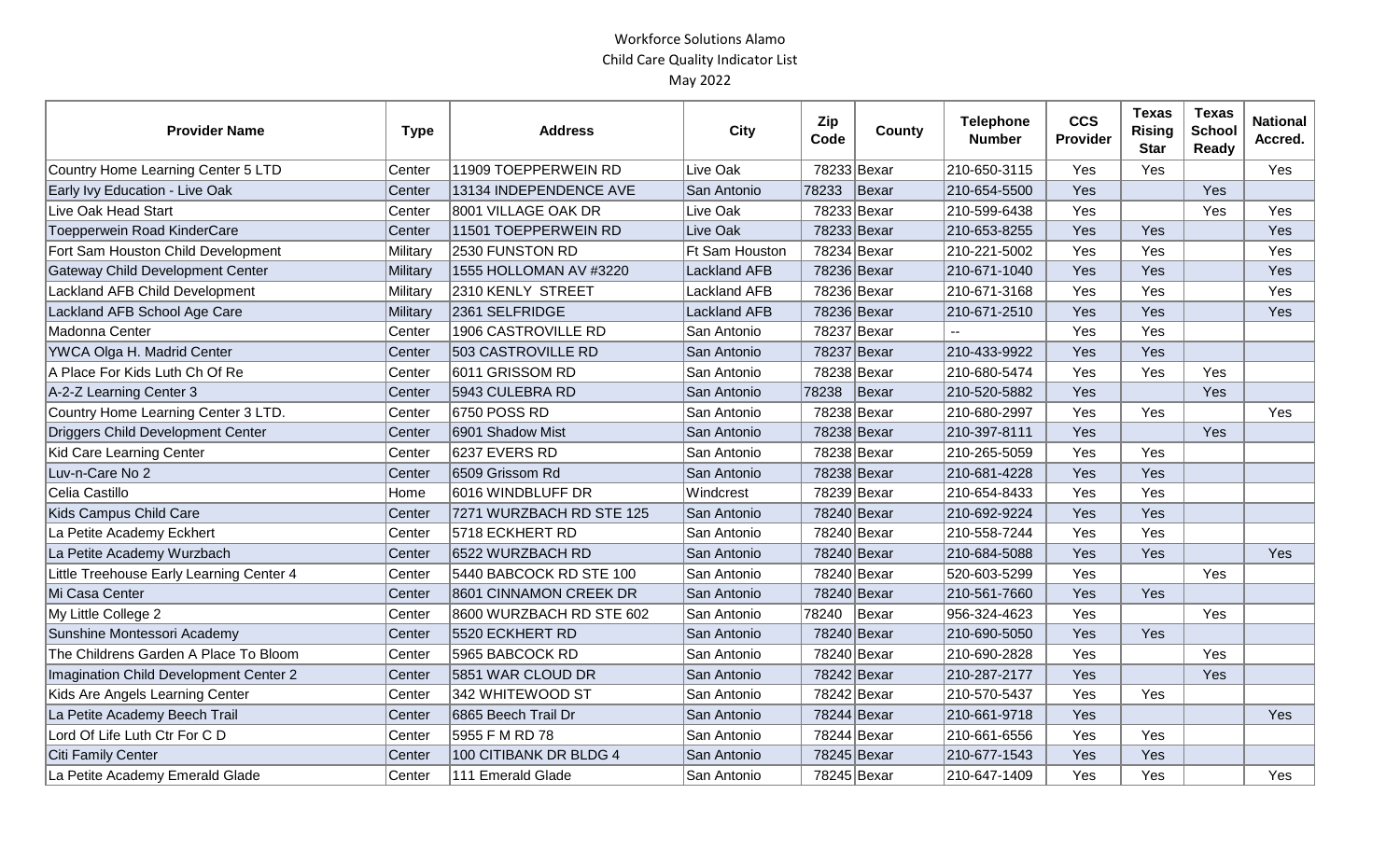| <b>Provider Name</b>                      | <b>Type</b> | <b>Address</b>         | <b>City</b> | Zip<br>Code | <b>County</b> | <b>Telephone</b><br><b>Number</b> | <b>CCS</b><br>Provider | <b>Texas</b><br><b>Rising</b><br><b>Star</b> | <b>Texas</b><br><b>School</b><br><b>Ready</b> | <b>National</b><br>Accred. |
|-------------------------------------------|-------------|------------------------|-------------|-------------|---------------|-----------------------------------|------------------------|----------------------------------------------|-----------------------------------------------|----------------------------|
| Learning Leaf Child Development Center    | Center      | 9823 MARBACH RD        | San Antonio | 78245 Bexar |               | 210-977-0164                      | Yes                    | Yes                                          |                                               |                            |
| Life Church Learning Center - West Campus | Center      | 10310 POTRANCO RD      | San Antonio | 78245 Bexar |               | 210-674-6784                      | Yes                    |                                              | Yes                                           |                            |
| Country Home Learning Center 4 LTD        | Center      | 14966 SPRING FARM ST   | San Antonio | 78247 Bexar |               | 210-654-7311                      | Yes                    | Yes                                          |                                               | Yes                        |
| Judson at Stahl KinderCare                | Center      | 15170 Judson Rd        | San Antonio | 78247 Bexar |               | 210-655-8775                      | Yes                    | Yes                                          |                                               | Yes                        |
| La Petite Academy Judson                  | Center      | 16345 Judson Rd        | San Antonio | 78247 Bexar |               | 210-296-4114                      | Yes                    | Yes                                          |                                               | Yes                        |
| <b>SOA Child Learning Center</b>          | Center      | 2738 SHINGLE OAK DR    | San Antonio | 78247 Bexar |               | 210-803-1992                      | Yes                    | Yes                                          |                                               |                            |
| Kids R Kids Schools of Quality Learning   | Center      | 1909 W BITTERS RD      | San Antonio | 78248 Bexar |               | 210-798-5300                      | Yes                    | Yes                                          |                                               | Yes                        |
| Humble Creek Ranch Youth Enrichment       | Center      | 7430 PRUE RD           | San Antonio | 78249 Bexar |               | 210-509-8300                      | Yes                    | Yes                                          |                                               |                            |
| La Petite Academy Springtime              | Center      | 6634 Springtime        | San Antonio | 78249 Bexar |               | 210-296-4114                      | Yes                    | Yes                                          |                                               | Yes                        |
| Mi Casa Center                            | Center      | 4820 BRANDEIS ST       | San Antonio | 78249 Bexar |               | 210-696-6599                      | Yes                    | Yes                                          |                                               |                            |
| Summerlin Child Care / Learning Center    | Center      | 6387 DE ZAVALA RD      | San Antonio | 78249       | Bexar         | 210-641-7337                      | Yes                    |                                              | Yes                                           |                            |
| <b>UTSA Child Development Center</b>      | Center      | 1 UTSA CIR             | San Antonio | 78249 Bexar |               | 210-458-6364                      | Yes                    | Yes                                          | Yes                                           |                            |
| Valero Family Center                      | Center      | 1 VALERO WAY           | San Antonio | 78249 Bexar |               | 210-345-5437                      | Yes                    | Yes                                          |                                               | Yes                        |
| Guilbeau KinderCare                       | Center      | 8980 GUILBEAU RD       | San Antonio | 78250 Bexar |               | 210-680-4077                      | Yes                    | Yes                                          |                                               | Yes                        |
| La Petite Guilbeau                        | Center      | 9401 GUILBEAU RD       | San Antonio | 78250 Bexar |               | 210-296-4114                      | Yes                    | Yes                                          |                                               |                            |
| The Pillars Christian Learning Center     | Center      | 11087 BANDERA RD       | San Antonio | 78250 Bexar |               | 210-521-8111                      | Yes                    | Yes                                          | Yes                                           |                            |
| <b>Timber Path KinderCare</b>             | Center      | 8787 TIMBER PATH       | San Antonio | 78250 Bexar |               |                                   | Yes                    | Yes                                          |                                               | Yes                        |
| Nurturing Hearts Early Learning Center    | Center      | 9502 POTRANCO RD       | San Antonio | 78251 Bexar |               | 210-520-1153                      | Yes                    | Yes                                          |                                               |                            |
| The Pillars Christian Learning Center     | Center      | 11040 REED RD          | San Antonio | 78251 Bexar |               | 210-413-8157                      | Yes                    | Yes                                          | Yes                                           |                            |
| Caroline P Moses                          | Home        | 12930 PALATINE HL      | San Antonio | 78253 Bexar |               | 210-679-9396                      | Yes                    | Yes                                          |                                               | Yes                        |
| Lindsays Lillypads                        | Home        | 244 QUIET ELK          | San Antonio | 78253 Bexar |               | 210-474-6932                      | Yes                    | Yes                                          |                                               | Yes                        |
| Country Home Learning Center 9 LTD        | Center      | 7611 W LOOP 1604 N     | San Antonio | 78254 Bexar |               | 210-688-0393                      | Yes                    | Yes                                          | Yes                                           | Yes                        |
| Kids Are Angels Learning Center           | Center      | 10865 SHAENFIELD RD    | San Antonio | 78254 Bexar |               | 210-298-9979                      | Yes                    | Yes                                          |                                               |                            |
| Kids R Kids Camino Learning Center 52     | Center      | 10002 Camino Bandera   | San Antonio | 78254 Bexar |               | 210-630-0075                      | Yes                    |                                              |                                               | Yes                        |
| SA Liberty Field Prep School LLC          | Center      | 10606 LIBERTY FLD      | San Antonio | 78254 Bexar |               | 210-681-5437                      | Yes                    | Yes                                          |                                               |                            |
| Country Home Learning Center 10 LTD.      | Center      | 23907 CIELO VIS        | San Antonio | 78255 Bexar |               | 210-687-1002                      | Yes                    | Yes                                          |                                               | Yes                        |
| Kids R Kids Quality Learning Center       | Center      | 21780 Hardy Oak BLVD   | San Antonio | 78258 Bexar |               | 210-496-1200                      | Yes                    | Yes                                          |                                               | Yes                        |
| LeafSpring School at Sonterra             | Center      | 322 E SONTERRA BLVD    | San Antonio | 78258 Bexar |               | 210-495-5222                      | Yes                    | Yes                                          |                                               | Yes                        |
| Primrose School of Stone Oak              | Center      | 689 KNIGHTS CROSS DR   | San Antonio | 78258 Bexar |               | 210-885-8062                      | Yes                    |                                              |                                               | Yes                        |
| La Petite Academy                         | Center      | 1700 Encino Rio Unit 6 | San Antonio | 78259 Bexar |               | 210-496-3378                      | Yes                    | Yes                                          |                                               | Yes                        |
| LeafSpring School at Cibolo Canyons       | Center      | 3108 MARSHALL RD       | San Antonio | 78259 Bexar |               | 210-314-1125                      | Yes                    | Yes                                          |                                               | Yes                        |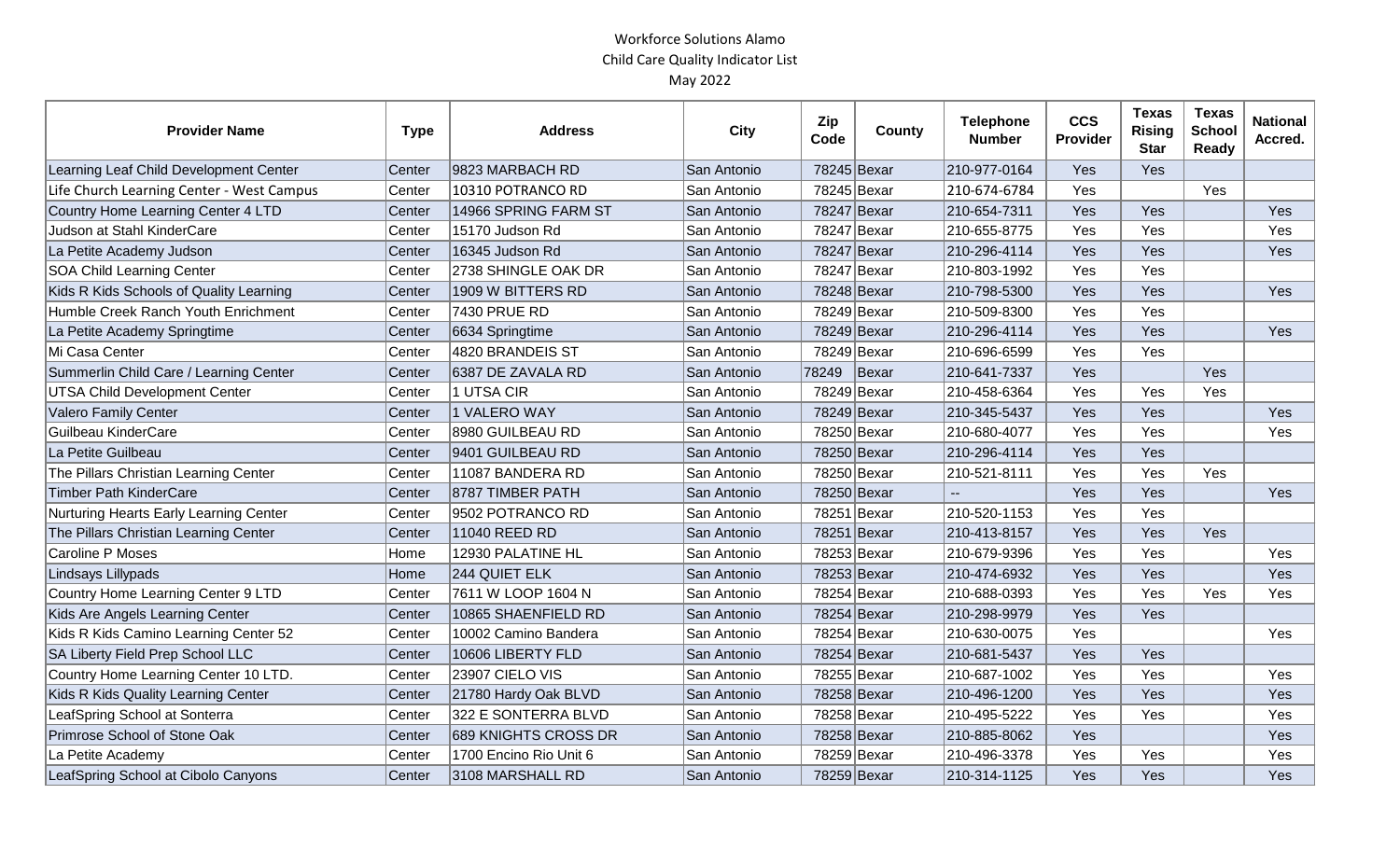| <b>Provider Name</b>                        | <b>Type</b> | <b>Address</b>                             | <b>City</b>           | Zip<br>Code | County          | <b>Telephone</b><br><b>Number</b> | <b>CCS</b><br>Provider | <b>Texas</b><br><b>Rising</b><br><b>Star</b> | <b>Texas</b><br><b>School</b><br><b>Ready</b> | <b>National</b><br>Accred. |
|---------------------------------------------|-------------|--------------------------------------------|-----------------------|-------------|-----------------|-----------------------------------|------------------------|----------------------------------------------|-----------------------------------------------|----------------------------|
| Kiddie Koop Day Care Center Inc             | Center      | 28190 US HIGHWAY 281 N                     | San Antonio           |             | 78260 Bexar     | 830-980-7671                      | Yes                    | Yes                                          |                                               | Yes                        |
| My Little Team Texas Daycare                | Center      | 15415 APPLEWHITE RD STE 102/10 San Antonio |                       | 78264       | Bexar           | 210-468-5469                      | Yes                    | Yes                                          |                                               |                            |
| <b>Bethany Preschool</b>                    | Center      | 110 W AUSTIN ST                            | Fredericksburg        |             | 78624 Gillespie | 830-997-8751                      | Yes                    | Yes                                          |                                               |                            |
| <b>Harper Community Preschool</b>           | Center      | 1099 S RANCH ROAD 783                      | Harper                |             | 78631 Gillespie | 830-864-4848                      | Yes                    | Yes                                          |                                               |                            |
| The Color Box Child Learning Center         | Center      | 3230 FM 462 S                              | Hondo                 |             | 78861 Medina    | 830-931-4478                      | Yes                    | Yes                                          |                                               |                            |
| Childrens Lighthouse Helotes                | Center      | 9706 BUSINESS PKWY                         | <b>HELOTES, TX</b>    |             | 78023 Bexar     | 210-695-4988                      | <b>No</b>              |                                              |                                               | Yes                        |
| St. Peters Episcopal School                 | Center      | 321 SAINT PETER ST                         | Kerrville             | 78028 Kerr  |                 | 830-257-0257                      | <b>No</b>              |                                              |                                               | Yes                        |
| <b>First Baptist Academy</b>                | Center      | 1401 Pat Booker Rd                         | <b>Universal City</b> |             | 78148 Bexar     | 210-658-5331                      | <b>No</b>              |                                              |                                               | Yes                        |
| Universal City United Methodist Preschool   | Center      | 90 WINN AVE                                | <b>Universal City</b> |             | 78148 Bexar     | 210-658-5761                      | <b>No</b>              |                                              |                                               | Yes                        |
| Discovery School                            | Center      | 222 SALEM DR                               | San Antonio           |             | 78201 Bexar     | 210-344-3472                      | <b>No</b>              |                                              |                                               | Yes                        |
| Sally Avila                                 | Home        | 1721 W SUMMIT AVE                          | San Antonio           |             | 78201 Bexar     | 210-734-2093                      | <b>No</b>              |                                              |                                               | Yes                        |
| First Presbyterian Church Childrens Center  | Center      | 404 N ALAMO ST                             | San Antonio           |             | 78205 Bexar     | 210-225-0960                      | <b>No</b>              |                                              |                                               | Yes                        |
| <b>Christ Lutheran Day School</b>           | Center      | 6720 BROADWAY ST                           | San Antonio           |             | 78209 Bexar     | 210-822-7671                      | <b>No</b>              |                                              |                                               | Yes                        |
| St. Andrews United Methodist Weekday School | Center      | 722 Robinhood PL                           | San Antonio           |             | 78209 Bexar     | 210-824-8737                      | <b>No</b>              |                                              |                                               | Yes                        |
| Laurel Heights United Methodist Church      | Center      | 234 W MISTLETOE AVE                        | San Antonio           |             | 78212 Bexar     | 210-732-6979                      | <b>No</b>              |                                              |                                               | Yes                        |
| San Antonio Zoo School                      | Center      | 103 TULETA DR                              | San Antonio           |             | 78212 Bexar     | 210-686-5606                      | <b>No</b>              |                                              |                                               | Yes                        |
| <b>University Presbyterian Children</b>     | Center      | 300 BUSHNELL AVE                           | San Antonio           |             | 78212 Bexar     | 210-734-3035                      | <b>No</b>              |                                              |                                               | Yes                        |
| <b>Pre-K 4 SA East Education Center</b>     | Center      | 5230 EISENHAUER RD                         | San Antonio           |             | 78218 Bexar     | 210-206-2850                      | <b>No</b>              |                                              |                                               | Yes                        |
| Pre-K 4 SA - South Education Center         | Center      | 7031 S NEW BRAUNFELS AVE                   | San Antonio           |             | 78223 Bexar     | 210-206-2700                      | <b>No</b>              |                                              |                                               | Yes                        |
| Head Start Meadow Village Elementary        | Center      | 1406 MEADOW WAY DR                         | San Antonio           |             | 78227 Bexar     | 210-397-0688                      | <b>No</b>              |                                              |                                               | Yes                        |
| <b>Head Start Passmore</b>                  | Center      | 570 PINN RD                                | San Antonio           |             | 78227 Bexar     | 210-397-0544                      | <b>No</b>              |                                              |                                               | Yes                        |
| <b>Pre-K 4 SA West Education Center</b>     | Center      | 1235 W OLD US HWY 90                       | San Antonio           |             | 78227 Bexar     | 210-206-2900                      | <b>No</b>              |                                              |                                               | Yes                        |
| Head Start Gregorio Esparza Elementary      | Center      | 5700 HEMPHILL DR                           | San Antonio           |             | 78228 Bexar     | 210-397-1894                      | <b>No</b>              |                                              | Yes                                           | Yes                        |
| Pre-K 4 SA - North Education Center         | Center      | 3635 MEDICAL DR                            | San Antonio           |             | 78229 Bexar     | 210-206-2800                      | <b>No</b>              |                                              |                                               | Yes                        |
| Jewish Community Center Child Care          | Center      | 12500 NW MILITARY HWY                      | San Antonio           |             | 78231 Bexar     | 210-302-6846                      | <b>No</b>              |                                              |                                               | Yes                        |
| Abiding Presence Lutheran Day School        | Center      | 14700 SAN PEDRO AVE                        | San Antonio           |             | 78232 Bexar     | 210-491-9565                      | <b>No</b>              |                                              |                                               | Yes                        |
| Head Start Ft. Sam Houston                  | Center      | 1720 Dodd Blvd.                            | San Antonio           |             | 78234 Bexar     | 210-221-3788                      | <b>No</b>              |                                              |                                               | Yes                        |
| Early Head Start at Stafford ECC            | Center      | 611 SW 36TH ST                             | San Antonio           |             | 78237 Bexar     | 210-898-4150                      | <b>No</b>              |                                              | Yes                                           |                            |
| Head Start Dolores B. Linton Elementary     | Center      | 2103 OAKHILL RD                            | San Antonio           |             | 78238 Bexar     | 210-397-0794                      | <b>No</b>              |                                              | Yes                                           |                            |
| Windcrest Day School and Child Development  | Center      | 8101 MIDCROWN DR                           | Windcrest             |             | 78239 Bexar     | 210-655-9350                      | <b>No</b>              |                                              |                                               | Yes                        |
| <b>USAA Child Development Center</b>        | Center      | 4800 USAA Blvd                             | San Antonio           |             | 78240 Bexar     | 210-694-4121                      | <b>No</b>              |                                              |                                               | Yes                        |